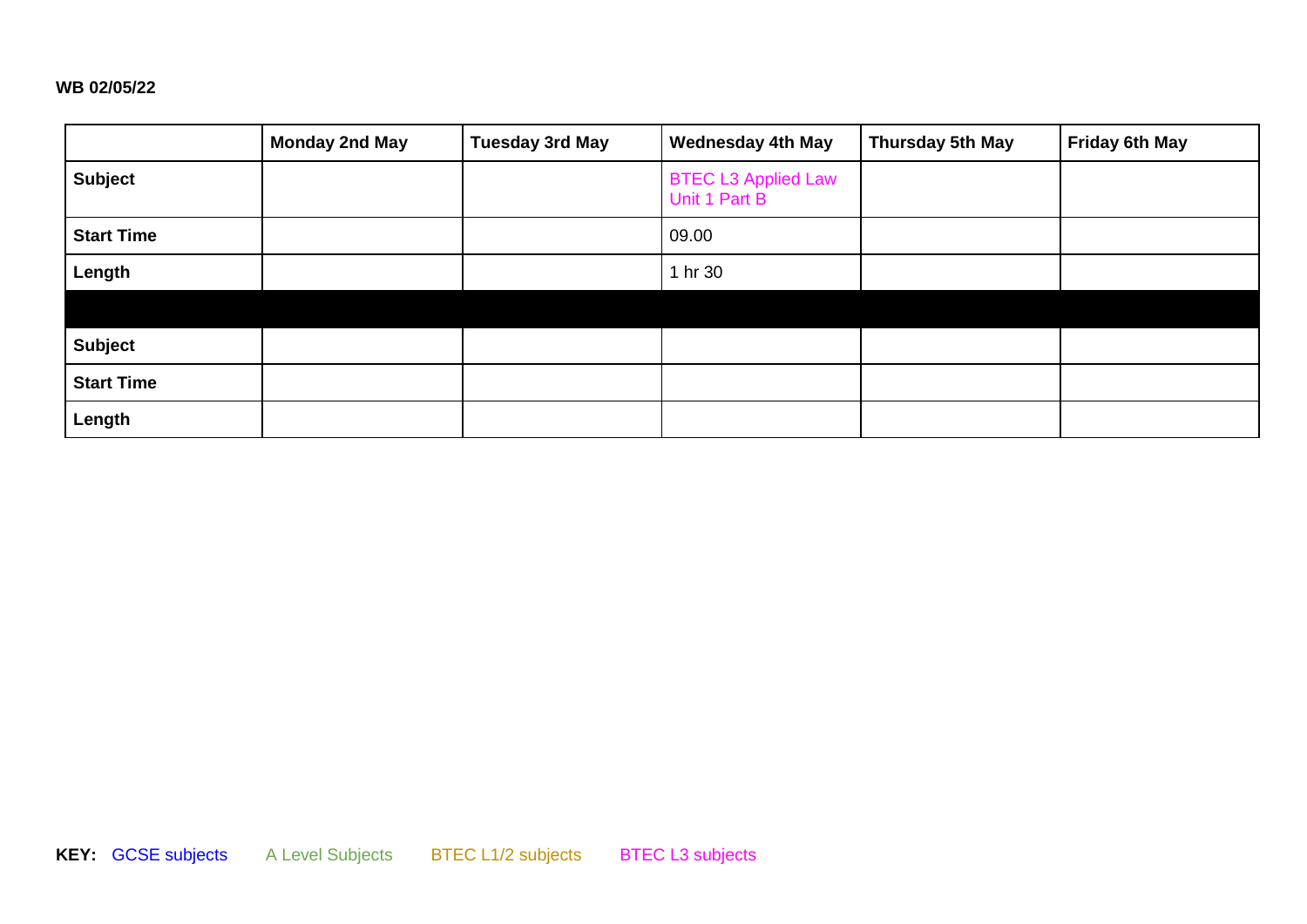# **WB 09/05/22**

|                   | <b>Monday 9th May</b>                   | <b>Tuesday 10th May</b>               | <b>Wednesday 11th May</b>                                                          | Thursday 12th May                           | Friday 13th May |
|-------------------|-----------------------------------------|---------------------------------------|------------------------------------------------------------------------------------|---------------------------------------------|-----------------|
| <b>Subject</b>    | <b>BTEC Tech Award</b><br>Sport Comp. 2 | <b>BTEC L3 Sport Unit 2</b><br>Part B | <b>BTEC Tech Award</b><br>H&SC Comp. 3<br><b>BTEC L3 Business Unit</b><br>2 Part B | <b>BTEC L3 Applied Law</b><br>Unit 3 Part B |                 |
| <b>Start Time</b> | 09.30                                   | 09.30                                 | 09.30<br>09.30                                                                     | 09.30                                       |                 |
| Length            | 1 hr 30                                 | 2 hrs 30                              | 2 hrs<br>3 hrs                                                                     | 2 hrs                                       |                 |
|                   |                                         |                                       |                                                                                    |                                             |                 |
| <b>Subject</b>    |                                         |                                       |                                                                                    |                                             |                 |
| <b>Start Time</b> |                                         |                                       |                                                                                    |                                             |                 |
| Length            |                                         |                                       |                                                                                    |                                             |                 |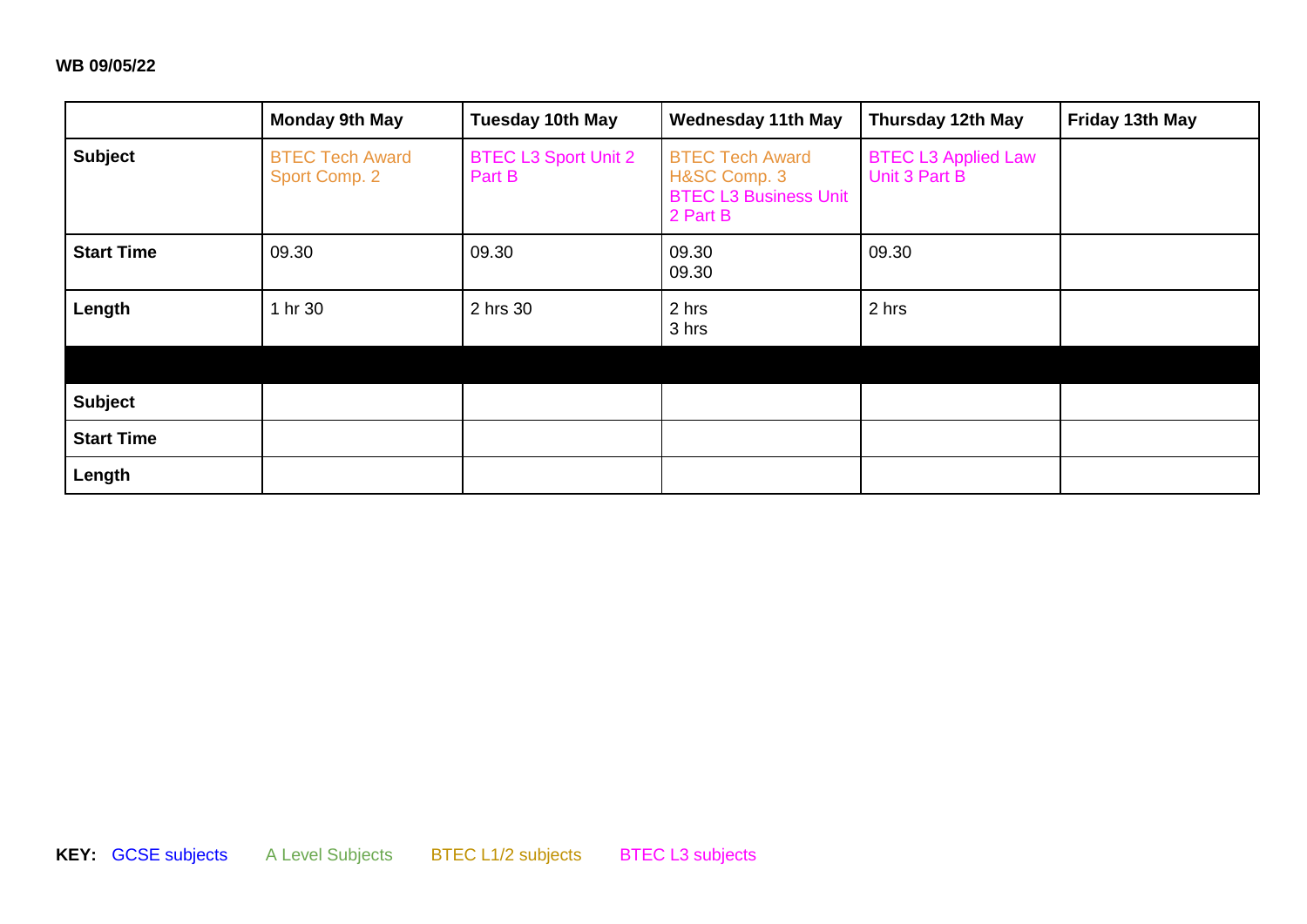## **WB 16/05/22**

|                   | <b>Monday 16th May</b>                                                 | <b>Tuesday 17th May</b>                                                                                          | <b>Wednesday 18th May</b>                                     | <b>Thursday 19th May</b>                                                       | Friday 20th May                                                                                                                             |
|-------------------|------------------------------------------------------------------------|------------------------------------------------------------------------------------------------------------------|---------------------------------------------------------------|--------------------------------------------------------------------------------|---------------------------------------------------------------------------------------------------------------------------------------------|
| <b>Subject</b>    | BTEC L3 H&SC Unit 1                                                    | <b>GCSE Biology paper 1</b><br><b>GCSE Combined</b><br>Science Bio paper 1                                       | <b>GCSE English</b><br>Language paper 1                       | <b>GCSE History paper 1</b><br>(Medicine)<br><b>BTEC L3 Business Unit</b><br>3 | <b>GCSE Maths paper 1</b><br>L3 Criminology Unit 2                                                                                          |
| <b>Start Time</b> | 09.30                                                                  | 09.30<br>09.30                                                                                                   | 09.30                                                         | 09.30<br>09.30                                                                 | 09.30<br>09.30                                                                                                                              |
| Length            | 1 hr 30                                                                | F/H 1 hr 45<br>F/H 1 hr 15                                                                                       | 1 hr 45                                                       | 1 hr 15<br>2 hrs                                                               | 1 hr 30<br>1 hr 30                                                                                                                          |
|                   |                                                                        |                                                                                                                  |                                                               |                                                                                |                                                                                                                                             |
| <b>Subject</b>    | <b>GCSE Computer</b><br>Science paper 1<br><b>BTEC L3 Sport Unit 1</b> | <b>GCSE Psychology</b><br>paper 1<br><b>BTEC First Music Unit 1</b><br><b>BTEC L3 Psychology</b><br>unit 1 (Y12) | <b>GCSE German</b><br>Listening<br><b>GCSE German Reading</b> | <b>BTEC First</b><br><b>Construction Unit 1</b>                                | <b>GCSE Film Studies</b><br>paper 1<br><b>GCSE Chinese</b><br>Listening<br><b>GCSE Chinese</b><br>Reading<br><b>BTEC L3 H&amp;SC Unit 2</b> |
| <b>Start Time</b> | 13.30<br>13.30                                                         | 13.30<br>13.30<br>13.30                                                                                          | 13.00                                                         | 13.30                                                                          | 13.30<br>13.00<br>13.00                                                                                                                     |
| Length            | 1 hr 30<br>1 hr 30                                                     | 1 hr 30<br>1 <sub>hr</sub><br>1 hr 30                                                                            | H 45 m<br>H 1hr                                               | 1 hr 15                                                                        | 1 hr 30<br>Listening 45m<br>Reading 1 hr 05<br>1 hr 30                                                                                      |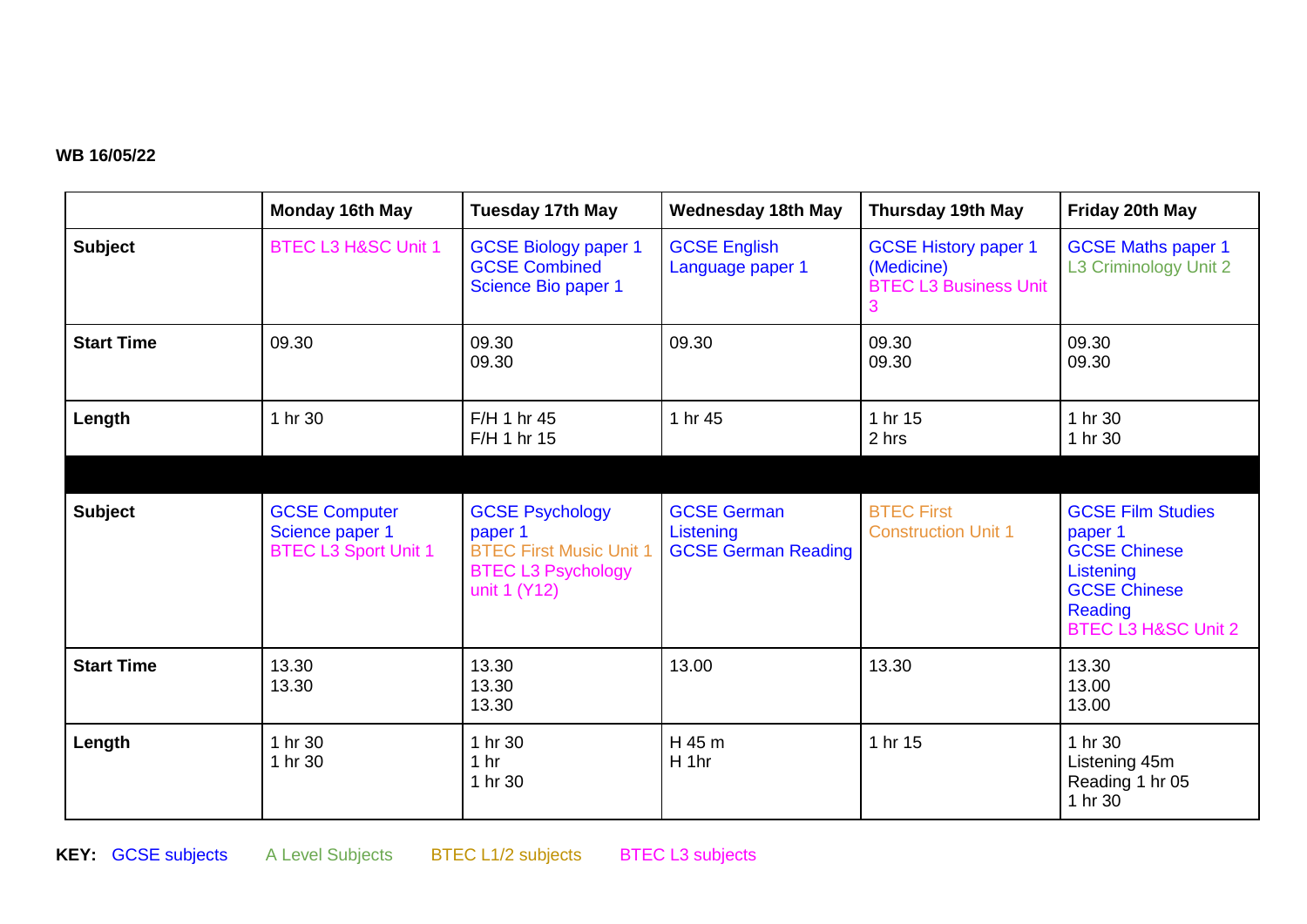# **WB 23/05/22**

|                   | <b>Monday 23rd May</b>           | <b>Tuesday 24th May</b>                                                                   | <b>Wednesday 25th May</b>                 | <b>Thursday 26th May</b>                                                                                      | Friday 27th May                                                             |
|-------------------|----------------------------------|-------------------------------------------------------------------------------------------|-------------------------------------------|---------------------------------------------------------------------------------------------------------------|-----------------------------------------------------------------------------|
| <b>Subject</b>    | <b>GCSE Geography</b><br>paper 1 | <b>GCE Psychology paper</b><br><b>GCSE French Listening</b><br><b>GCSE French Reading</b> | <b>GCSE English</b><br>Literature paper 1 | <b>GCE History paper 1</b><br>(Witchcraft)<br><b>GCSE Spanish</b><br>Listening<br><b>GCSE Spanish Reading</b> | <b>GCSE Chemistry paper</b><br><b>GCSE Combined</b><br>Science Chem paper 1 |
| <b>Start Time</b> | 09.30                            | 09.30<br>09.30                                                                            | 09.30                                     | 09.30<br>09.30                                                                                                | 09.30<br>09.30                                                              |
| Length            | 1 hr 50                          | 2 hrs<br>Listening F 35m/H 45m<br>Reading F 45m/H 1hr                                     | $2 \times 50m$                            | 2 hr 30<br>Listening F 35m/ H 45m<br>Reading F 45m / H 1hr                                                    | F/H 1 hr 45<br>F/H 1 hr 15                                                  |
|                   |                                  |                                                                                           |                                           |                                                                                                               |                                                                             |
| <b>Subject</b>    |                                  | <b>GCSE PE paper 1</b>                                                                    |                                           | <b>GCE Physics paper 1</b>                                                                                    | <b>GCSE Computer</b><br>Science paper 2                                     |
| <b>Start Time</b> |                                  | 13.30                                                                                     |                                           | 13.00                                                                                                         | 13.30                                                                       |
| Length            |                                  | 1 hr 15                                                                                   |                                           | 2 hrs                                                                                                         | 1 hr 30                                                                     |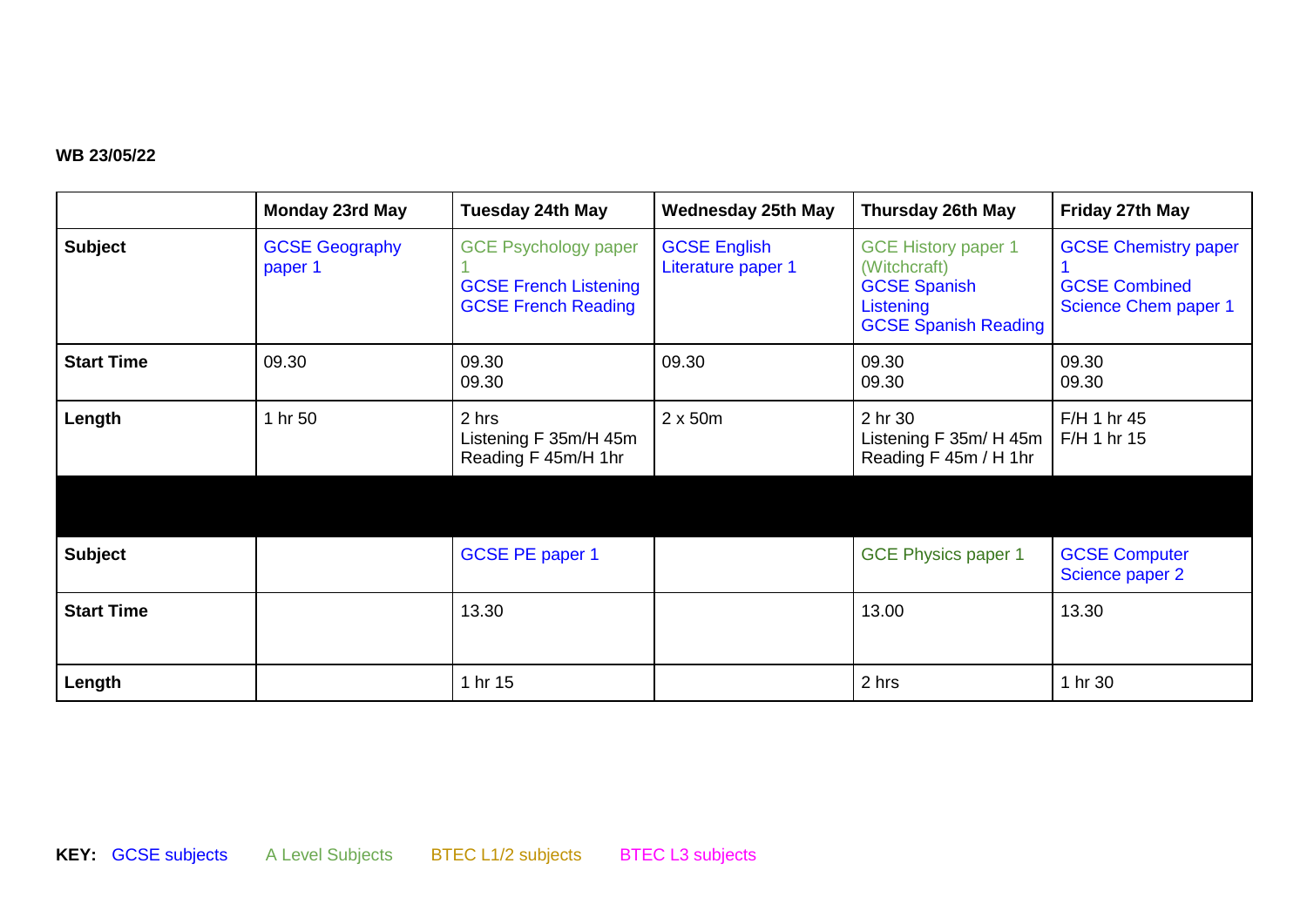## **WB 06/06/22**

|                   | <b>Monday 6th June</b>                                                     | <b>Tuesday 7th June</b>                                                                                      | <b>Wednesday 8th June</b>                                                     | <b>Thursday 9th June</b>                                                                                         | Friday 10th June                                                                  |
|-------------------|----------------------------------------------------------------------------|--------------------------------------------------------------------------------------------------------------|-------------------------------------------------------------------------------|------------------------------------------------------------------------------------------------------------------|-----------------------------------------------------------------------------------|
| <b>Subject</b>    | <b>GCSE German Writing</b><br><b>GCSE Chinese Writing</b>                  | <b>GCE English paper 1</b><br>(Love through ages)<br><b>GCE Spanish paper 1</b><br><b>GCSE Maths paper 2</b> | <b>GCE Psychology paper</b><br>2<br><b>GCSE English</b><br>Literature paper 2 | <b>GCSE History paper 3</b><br>(but 2nd History exam<br>to place)<br>(Weimar & Germany)<br>L3 Criminology Unit 4 | <b>GCE History paper 2</b><br>(Tudors)<br><b>GCSE English</b><br>Language paper 2 |
| <b>Start Time</b> | 09.30<br>09.30                                                             | 09.30<br>09.30                                                                                               | 09.30<br>09.30                                                                | 09.30<br>09.30                                                                                                   | 09.30<br>09.30                                                                    |
| Length            | 1 hr 20<br>1 hr 25                                                         | 3 hrs<br>2 hrs 30<br>1 hr 30                                                                                 | 2 hrs<br>1 hr 45                                                              | 1 hr 20<br>1 hr 30                                                                                               | 1 hr 30<br>1 hr 45                                                                |
|                   |                                                                            |                                                                                                              |                                                                               |                                                                                                                  |                                                                                   |
| <b>Subject</b>    | <b>GCSE Psychology</b><br>paper 2<br><b>GCSE Film Studies -</b><br>paper 2 | <b>GCSE Geography</b><br>paper 2                                                                             | <b>GCE Maths paper 1</b><br>(Pure)                                            | <b>GCE Biology paper 1</b><br><b>GCSE Physics paper 1</b><br><b>GCSE Combined</b><br>Science Phy paper 1         | <b>GCSE PE paper 2</b><br><b>GCE Physics paper 2</b>                              |
| <b>Start Time</b> | 13.30<br>13.30                                                             | 13.00<br>13.30                                                                                               | 13.00                                                                         | 13.00<br>13.00<br>13.00                                                                                          | 13.00<br>13.00                                                                    |
| Length            | 1 hr 30<br>1 hr 30                                                         | 1 hr 30                                                                                                      | 2 hrs                                                                         | 2 hr 15<br>F/H 1 hr 45<br>F/H 1 hr 15                                                                            | 1 hr 15<br>2 hrs                                                                  |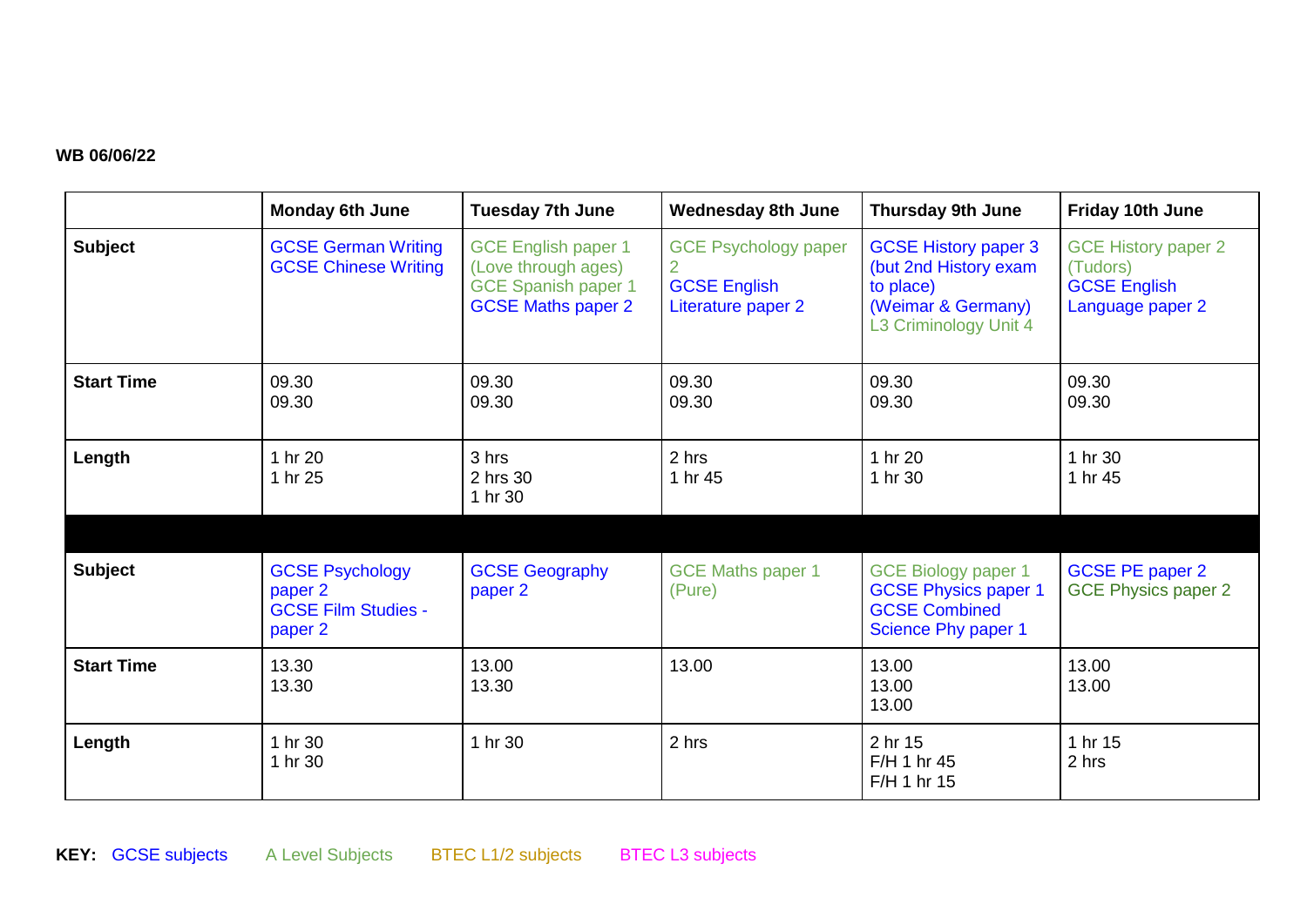### **WB 13/06/22**

|                   | <b>Monday 13th June</b>                                   | <b>Tuesday 14th June</b>           | <b>Wednesday 15th June</b>                                                 | <b>Thursday 16th June</b>                                                                                                                            | Friday 17th June                                                                         |
|-------------------|-----------------------------------------------------------|------------------------------------|----------------------------------------------------------------------------|------------------------------------------------------------------------------------------------------------------------------------------------------|------------------------------------------------------------------------------------------|
| <b>Subject</b>    | <b>GCE Chemistry paper 1</b><br><b>GCSE Maths paper 3</b> | <b>GCSE Geography</b><br>paper 3   | <b>GCSE Biology paper 2</b><br><b>GCSE Combined</b><br>Science Bio paper 2 | <b>GCE Psychology paper</b><br><b>GCE Physics paper 3</b><br><b>GCSE History paper 2</b><br>(but 3rd History exam to<br>take place)<br>(Anglo Saxon) | <b>GCE Biology paper 2</b><br><b>GCSE Spanish Writing</b>                                |
| <b>Start Time</b> | 09.30<br>09.30                                            | 09.30                              | 09.30<br>09.30                                                             | 09.30<br>09.30<br>09.30                                                                                                                              | 09.30<br>09.30                                                                           |
| Length            | 2 hr 15<br>1 hr 30                                        | 1 hr 15                            | F/H 1 hr 45<br>F/H 1 hr 15                                                 | 2 hrs<br>2 hrs<br>55 m                                                                                                                               | 2 hr 15<br>F 1hr 05<br>H 1 hr 20                                                         |
|                   |                                                           |                                    |                                                                            |                                                                                                                                                      |                                                                                          |
| <b>Subject</b>    |                                                           | <b>GCE Maths paper 2</b><br>(Pure) |                                                                            | <b>GCSE French Writing</b>                                                                                                                           | <b>GCE Spanish paper 2</b><br><b>GCSE Polish Listening</b><br><b>GCSE Polish Reading</b> |
| <b>Start Time</b> |                                                           | 13.00                              |                                                                            | 13.30                                                                                                                                                | 13.30<br>13.00                                                                           |
| Length            |                                                           | 2 hrs                              |                                                                            | F 1 hr 05<br>H 1 hr 20                                                                                                                               | 1 hr 30<br>H 45m<br>H <sub>1</sub> hr                                                    |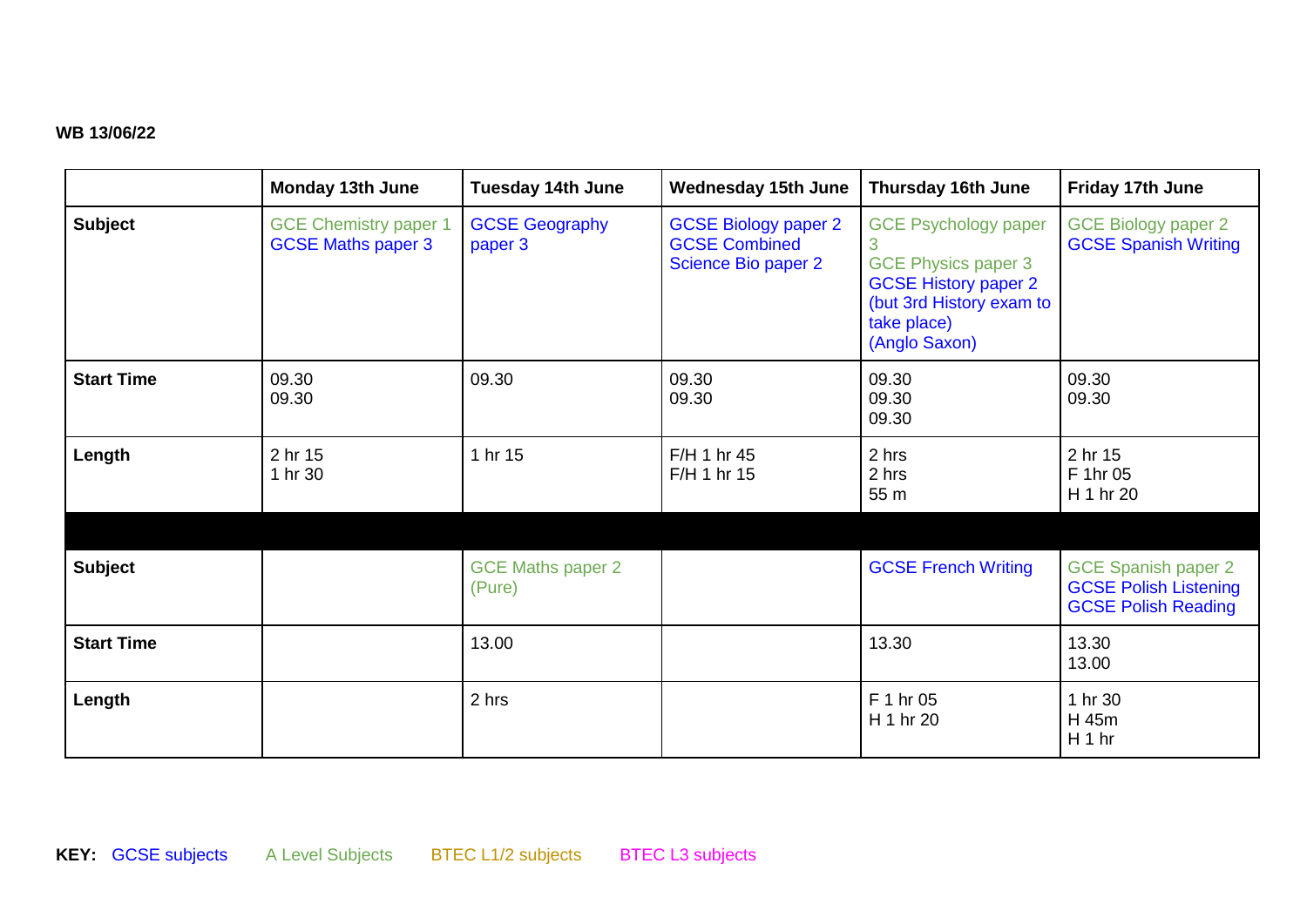# **WB 20/06/22**

|                   | <b>Monday 20th June</b>                                                                                            | <b>Tuesday 21st June</b>                                                 | <b>Wednesday 22nd</b><br>June           | Thursday 23rd June                                                                                         | Friday 24th June           |
|-------------------|--------------------------------------------------------------------------------------------------------------------|--------------------------------------------------------------------------|-----------------------------------------|------------------------------------------------------------------------------------------------------------|----------------------------|
| <b>Subject</b>    | <b>GCE Chemistry paper 2</b><br><b>GCSE Chemistry paper</b><br><b>GCSE Combined</b><br><b>Science Chem paper 2</b> |                                                                          | <b>GCE History paper 3</b><br>(Germany) | <b>GCE Chemistry paper 3</b><br><b>GCSE Physics paper 2</b><br><b>GCSE Combined</b><br>Science Phy paper 2 | <b>GCE Biology paper 3</b> |
| <b>Start Time</b> | 09.30<br>09.30<br>09.30                                                                                            |                                                                          | 09.30                                   | 09.30<br>09.30<br>09.30                                                                                    | 09.30                      |
| Length            | 2 hr 15<br>F/H 1 hr 45<br>F/H 1 hr 15                                                                              |                                                                          | 1 <sub>hr</sub>                         | 1 hr 30<br>F/H 1 hr 45<br>F/H 1 hr 15                                                                      | 1 hr 30                    |
| <b>Subject</b>    | <b>GCSE Food Prep</b><br><b>GCE English paper 2</b><br>(WW1 & aftermath)                                           | <b>GCSE Dance paper 1</b><br><b>GCE Maths paper 3</b><br>(Stats & Mechs) |                                         |                                                                                                            |                            |
| <b>Start Time</b> | 13.00<br>13.00                                                                                                     | 13.00<br>13.00                                                           |                                         |                                                                                                            |                            |
| Length            | 1 hr 45<br>2hr 30                                                                                                  | 1 hr 30<br>2 hrs                                                         |                                         |                                                                                                            |                            |